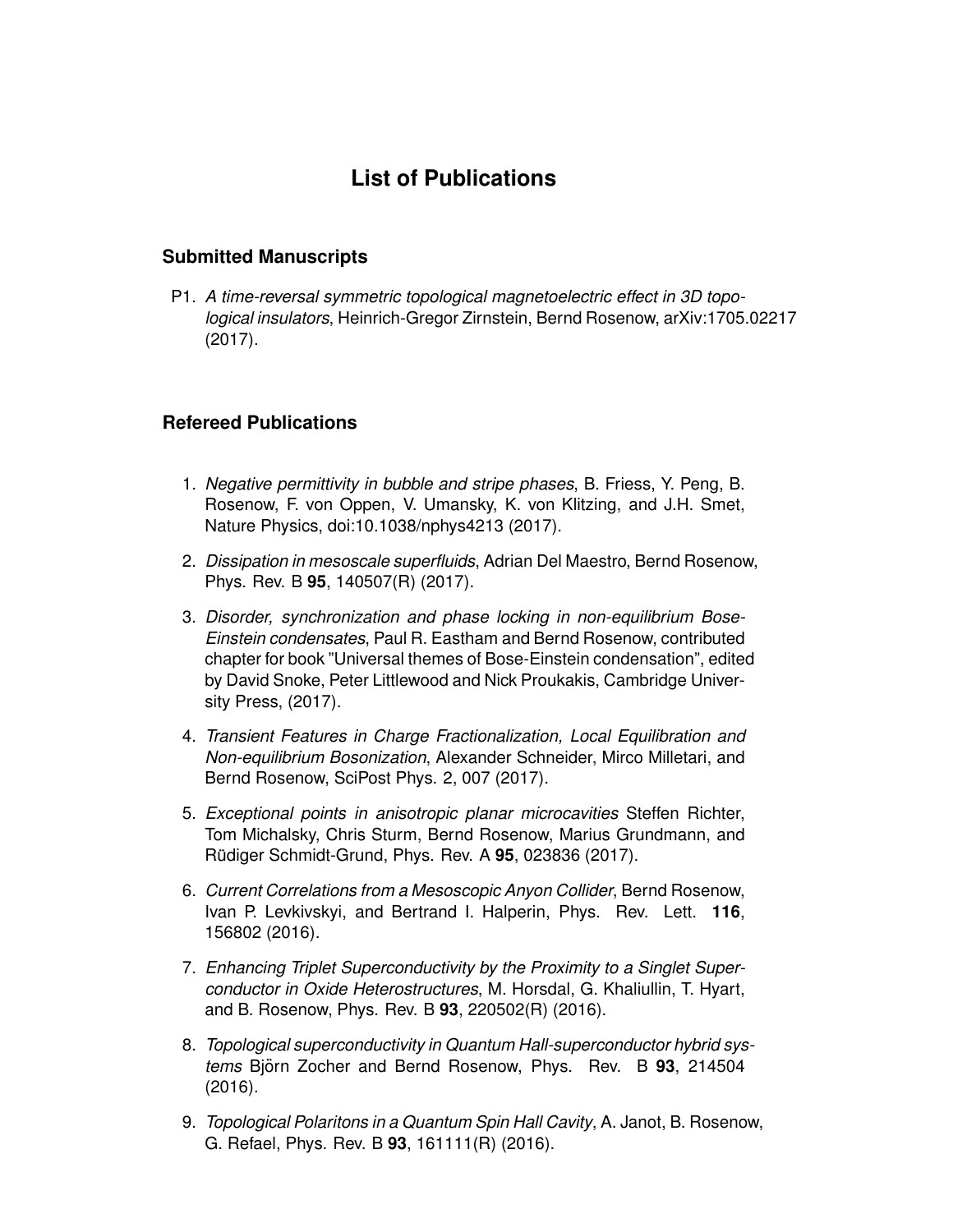- 10. *Nonlocal Polarization Feedback in a Fractional Quantum Hall Ferromagnet*, Szymon Hennel, Beat A. Braem, Stephan Baer, Lars Tiemann, Pirouz Sohi, Dominik Wehrli, Andrea Hofmann, Christian Reichl, Werner Wegscheider, Clemens Rssler, Thomas Ihn, Klaus Ensslin, Mark S. Rudner, and Bernd Rosenow, Phys. Rev. Lett. **116**, 136804 (2016).
- 11. *Backscattering in helical edge states from a magnetic impurity and Rashba disorder*, Lukas Kimme, Bernd Rosenow, Arne Brataas, Phys. Rev. B **93**, 081301(R) (2016).
- 12. *Cavity Polariton Condensate in a Disordered Environment*, M. Thunert, A. Janot, H. Franke, C. Sturm, T. Michalsky, M. Martin, L. Vina, B. Rosenow, M. Grundmann, R. Schmidt-Grund, Phys. Rev. B **93**, 064203 (2016).
- 13. *Thermodynamic properties of a quantum Hall anti-dot interferometer*, Sarah Levy Schreier, Ady Stern, Bernd Rosenow, and Bertrand I. Halperin, Physica E **76**, 82 (2016).
- 14. *Enhanced bulk-edge Coulomb coupling in Fractional Fabry-Perot interferometers*, C.W. von Keyserlingk, S.H. Simon, and Bernd Rosenow, Phys. Rev. Lett. **115**, 126807 (2015).
- 15. *Intermediate fixed point in a Luttinger liquid with elastic and dissipative backscattering*, Alexander Altland, Yuval Gefen, Bernd Rosenow, Phys. Rev. B **92**, 085124 (2015).
- 16. *Critical Flow and Dissipation in a Quasi-One-Dimensional Superfluid*, P-F Duc, M.Savard, M. Petrescu, B. Rosenow, A. Del Maestro, and G. Gervais, Science Advances **1**, e1400222 (2015).
- 17. *Noise due to neutral modes in the v=2/3 fractional quantum Hall state*, So Takei, Bernd Rosenow, Ady Stern, Phys. Rev. B **91**, 241104(R) (2015)
- 18. *Symmetry-protected topological invariant and Majorana impurity states in time-reversal invariant superconductors*, Lukas Kimme, Timo Hyart, and Bernd Rosenow, Phys. Rev. B **91**, 220501(R) (2015).
- 19. *Zeeman field induced topological phase transitions in triplet superconductors*, Timo Hyart, Anthony R. Wright, Bernd Rosenow, Phys. Rev. B **90**, 064507 (2014).
- 20. *Unconventional pairing and electronic dimerization instabilities in the doped Kitaev-Heisenberg model*, Daniel D. Scherer, Michael M. Scherer, Giniyat Khaliullin, Carsten Honerkamp, Bernd Rosenow, Phys. Rev. B **90**, 045135 (2014).
- 21. *Transmission Phase Lapses through a Quantum Dot in a Strong Magnetic Field*, Yehuda Dinaii, Yuval Gefen, Bernd Rosenow, Phys. Rev. Lett. **112**, 246801 (2014).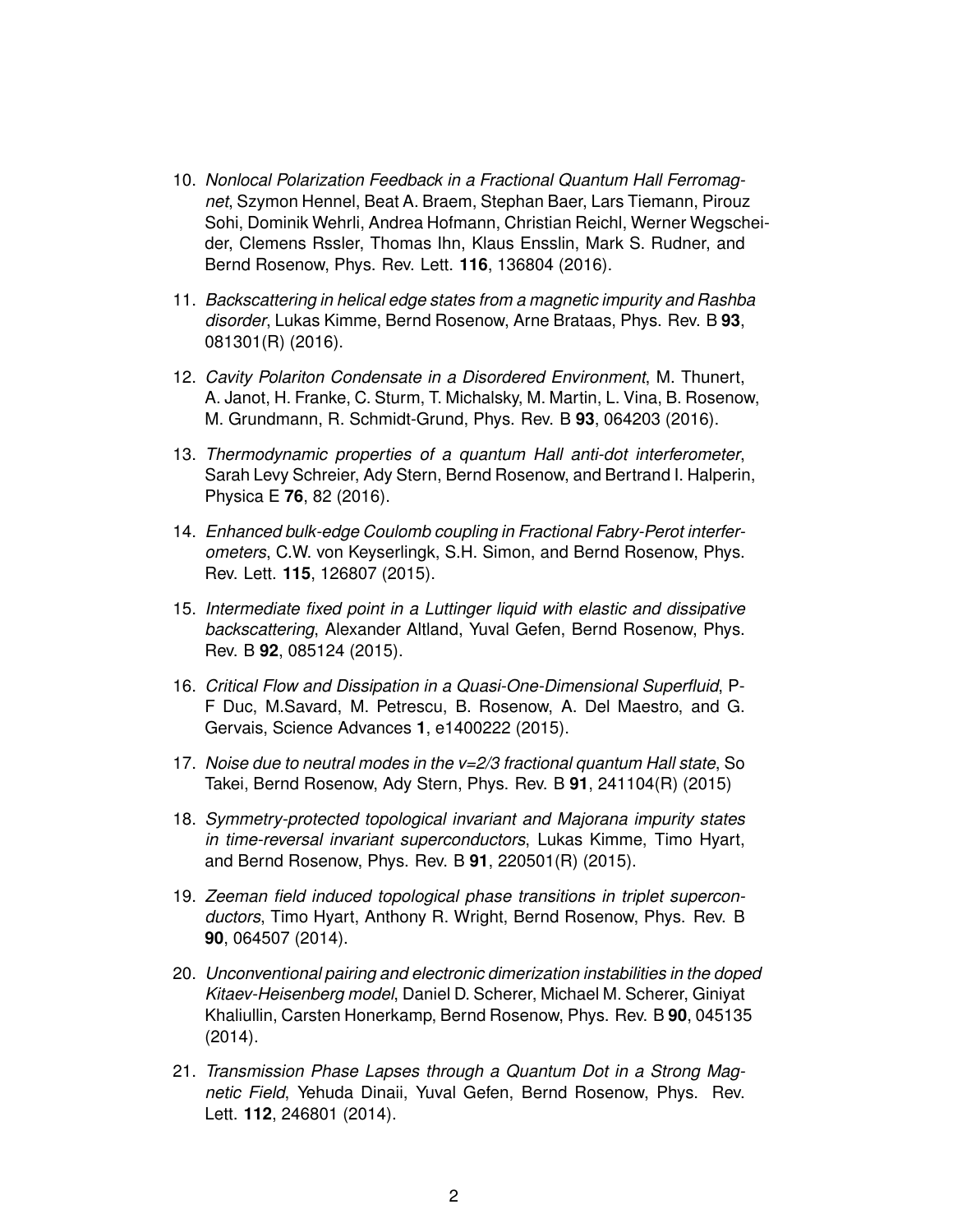- 22. *Suppression of dephasing and phase lapses in the fractional quantum Hall regime*, Yehuda Dinaii, Yuval Gefen, Bernd Rosenow, Phys. Rev. B **89**, 241402(R) (2014); Selected by the editors of PRB to be an Editors' Suggestion.
- 23. *Superfluid Stiffness of a Driven Dissipative Condensate with Disorder*, Alexander Janot, Timo Hyart, Paul R. Eastham, Bernd Rosenow, Phys. Rev. Lett. **111**, 230403 (2013).
- 24. *Shot Noise Signatures of Charge Fractionalization in the* ν = 2 *Quantum Hall edge*, Mirco Milletari and Bernd Rosenow, Phys. Rev. Lett. **111**, 136807 (2013).
- 25. *Modulation of Majorana induced current cross-correlations by quantum* dots, Björn Zocher and Bernd Rosenow, Phys. Rev. Lett. 111, 036802 (2013).
- 26. *Cancellation of Quantum Anomalies and Bosonization of the 3D Time-Reversal Symmetric Topological Insulator*, Heinrich-Gregor Zirnstein and Bernd Rosenow, Phys. Rev. B **88**, 085105 (2013).
- 27. *Robustness of Topological Order in Semiconductor-Superconductor Nanowires in the Coulomb Blockade Regime*, Bjorn Zocher, Mats Horsdal, and Bernd ¨ Rosenow, New Journal of Physics **15**, 085003 (2013).
- 28. *Surface states and local spin susceptibility in doped three-dimensional topological insulators with odd-parity superconducting pairing symmetry*, Björn Zocher, Bernd Rosenow, Phys. Rev. B 87, 155138 (2013).
- 29. *Influence of topological excitations on Shapiro steps and microwave dynamical conductance in bilayer exciton condensates*, Timo Hyart and Bernd Rosenow, Phys. Rev. Lett. **110**, 076806 (2013).
- 30. *Backscattering Between Helical Edge States via Dynamic Nuclear Polarization*, Adrian Del Maestro, Timo Hyart, and Bernd Rosenow, Phys. Rev. B **87**, 165440 (2013).
- 31. *Coherent tunnelling across a quantum point contact in the quantum Hall regime*, F. Martins, S. Faniel, B. Rosenow, H. Sellier, S. Huant, M.G. Pala, L. Desplanque, X. Wallart, V. Bayot, and B. Hackens, Scientific Reports **3**, 1416 (2013).
- 32. *Scanning gate spectroscopy of transport across a quantum Hall nanoisland*, F. Martins, S. Faniel, B. Rosenow, M.G. Pala, H. Sellier, S. Huant, L. Desplanque, X. Wallart, V. Bayot, and B. Hackens, New Journal of Physics **15**, 013049 (2013).
- 33. *Proposed detection of the topological phase in ring-shaped semiconductorsuperconductor nanowires using Coulomb blockade transport*, B. Zocher, M. Horsdal, and B. Rosenow, Phys. Rev. Lett. **109**, 227001 (2012).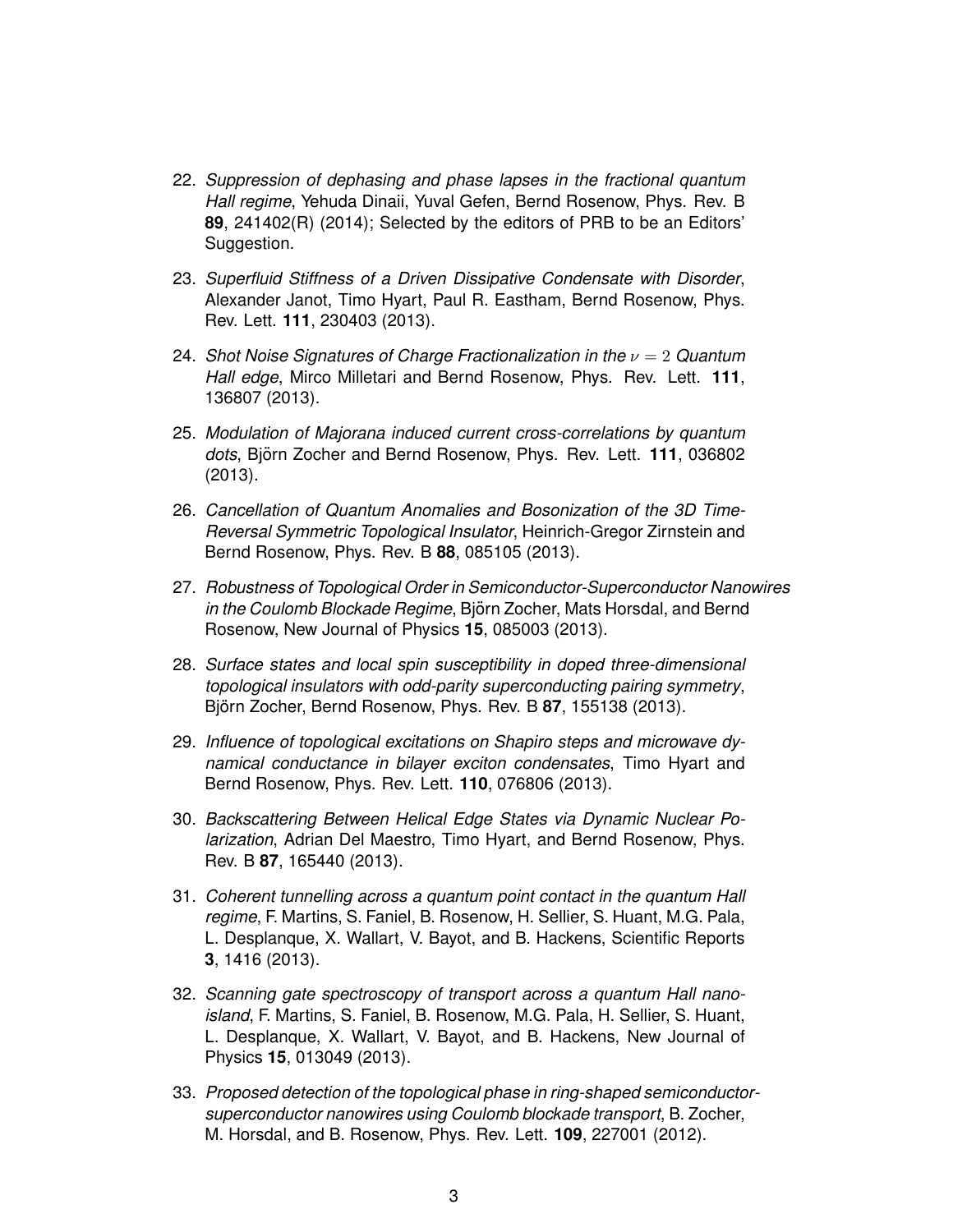- 34. *Splitting of roton minimum in the* ν = 5/2 *Moore-Read state*, Anthony R. Wright, Bernd Rosenow, Phys. Rev. B **86**, 115329 (2012).
- 35. *Zero temperature Dephasing and the Friedel Sum Rule*, B. Rosenow and Y. Gefen, Phys. Rev. Lett. **108**, 256805 (2012).
- 36. *Telegraph noise and the Fabry-Perot quantum Hall interferometer*, B. Rosenow and S. H. Simon, Phys. Rev. B **85**, 201302(R) (2012).
- 37. *Competition between d-wave and topological p-wave superconductivity in the doped Kitaev-Heisenberg model*, T. Hyart, T. Wright, G. Khaliullin und B. Rosenow, Phys. Rev. B **85**, 140510(R) (2012).
- 38. *Incoherent scatterer in a Luttinger liquid: a new paradigmatic limit*, Alexander Altland, Yuval Gefen, Bernd Rosenow, Rev. Lett. **108**, 136401 (2012).
- 39. *A Quantized* ν = 5/2 *State in a Two-Subband Quantum Hall System*, J. Nuebler, B. Friess, V. Umansky, B. Rosenow, M. Heiblum, K. v. Klitzing, J. Smet, Phys. Rev. Lett. **108**, 046804 (2012).
- 40. *Neutral mode heat transport and fractional quantum Hall shot noise*, S. Takei and B. Rosenow, Phys. Rev B **84**, 235316 (2011).
- 41. *Gapless excitations in strongly fluctuating superconducting wires*, Dganit Meidan, Bernd Rosenow, Yuval Oreg, Gil Refael, Phys. Rev. Lett. **107**, 227004 (2011).
- 42. *Signatures of non-Abelian statistics in non-linear coulomb blockaded transport*, R. Ilan, B. Rosenow, and A. Stern, Phys. Rev. Lett. **106**, 136801 (2011).
- 43. *Theory of the Fabry-Perot Quantum Hall Interferometer*, B.I. Halperin, A. Stern, I. Neder, and B. Rosenow, Phys. Rev. B **83**, 155440 (2011).
- 44. *Quantitative description of Josephson-like tunneling in*  $\nu_T = 1$  *quantum Hall bilayers*, T. Hyart and B. Rosenow, Phys. Rev. B **83**, 155315 (2011).
- 45. Dynamical conductivity at the dirty superconductor-metal quantum phase transition, A. Del Maestro, B. Rosenow, J.A. Hoyos, T. Vojta, Phys. Rev. Lett. **105**, 145702 (2010).
- 46. *Interference, Coulomb blockade, and the identification of non-Abelian quantum Hall states*, A. Stern, B. Rosenow, R. Ilan, and B. I. Halperin, Phys. Rev. B **82**, 085321 (2010).
- 47. *Nonequilibrium electron spectroscopy of Luttinger Liquids*, S. Takei, M. Milletari, and B. Rosenow, Phys. Rev. B **82**, 041306(R) (2010).
- 48. *Signatures of neutral quantum Hall modes in transport through low-density constrictions*, B. Rosenow and B.I. Halperin, Phys. Rev. B **81**, 165313 (2010).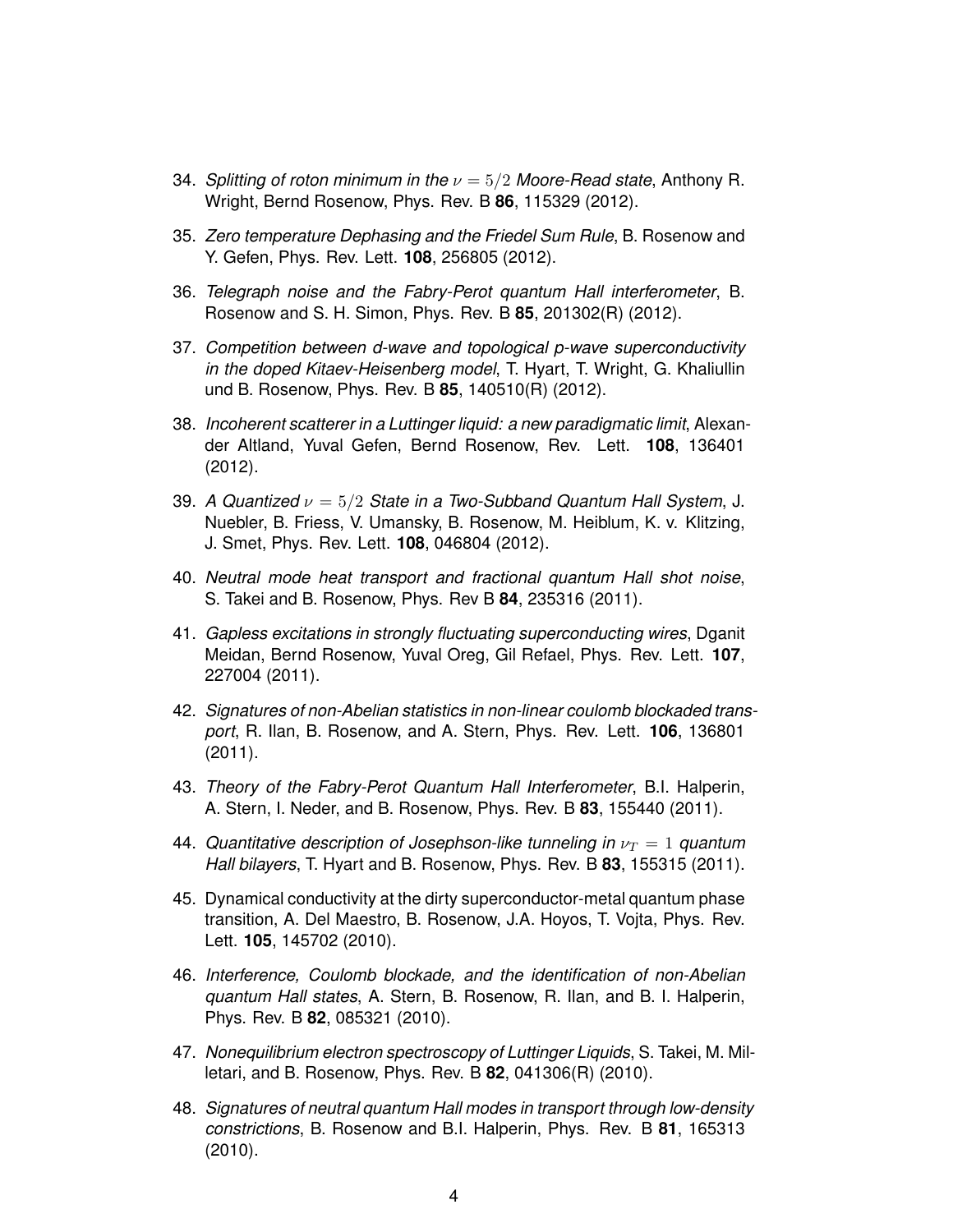- 49. *Modelling correlations in credit portfolio risk*, B. Rosenow and R. Weissbach, Journal of Risk Management in Financial Institutions **3**, 16 (2009).
- 50. *Edge-State Velocity and Coherence in a Quantum Hall Fabry-Perot Interferometer*, D.T. McClure, Yiming Zhang, B. Rosenow, E.M. Levenson-Falk, C.M. Marcus, L.N. Pfeiffer, and K.W. West, Phys. Rev. Lett. **103**, 206806 (2009).
- 51. *Exact Solution for Bulk-Edge Coupling in the Non-Abelian*  $\nu = 5/2$  *Quantum Hall Interferometer*, B. Rosenow, B. I. Halperin, S. H. Simon, and Ady Stern, Phys. Rev. B **80**, 155305 (2009).
- 52. *Theory of the pairbreaking superconductor-metal transition in nanowires*, A. del Maestro, B. Rosenow, and S. Sachdev, Annals of Physics **324**, 523 (2009).
- 53. *Infinite randomness fixed point of the superconductor-metal quantum phase transition*, A. del Maestro, B. Rosenow, M. Mueller, and S. Sachdev, Phys. Rev. Lett. **101**, 035701 (2008).
- 54. *Bulk-edge coupling in the non-abelian*  $\nu = 5/2$  *quantum Hall interferometer* B. Rosenow, B.I. Halperin, S.H. Simon, and A. Stern, Phys. Rev. Lett. **100**, 226803 (2008).
- 55. *Wiedemann-Franz law analysis near a pair-breaking quantum phase transition in superconducting nanowires*, N. Shah, A. del Maestro, B. Rosenow, and S. Sachdev, Physica B **403**, 1309 (2008).
- 56. *Universal thermal and electrical transport near the superconductor-metal quantum phase transition in nanowires* A. del Maestro, B. Rosenow, N. Shah, and S. Sachdev, Phys. Rev. B **77**, 180501 (2008). Selected for the May 19, 2008 issue of Virtual Journal of Nanoscale Science & Technology.
- 57. *Nonlinear ac conductivity of one-dimensional Mott insulators*, B. Rosenow, J. Stat. Mech. P04010 (2008).
- 58. *Determining the optimal dimensionality of multivariate volatility models with tools from random matrix theory*, B. Rosenow, Journal of Economic Dynamics & Control **32**, 279 (2008)
- 59. *Particle-Hole Symmetry and the Pfaffian State*, M. Levin, B.I. Halperin, and B. Rosenow, Phys. Rev. Lett. **99**, 236806 (2007).
- 60. *Frequency-Temperature Crossover in the Conductivity of Disordered Luttinger Liquids*, B. Rosenow, A. Glatz, and T. Nattermann, Phys. Rev. B **76**, 155108 (2007).
- 61. *Influence of Interactions on Flux and Back-gate Period of Quantum Hall Interferometers*, B. Rosenow and B.I. Halperin, Phys. Rev. Letters **98**, 106801 (2007).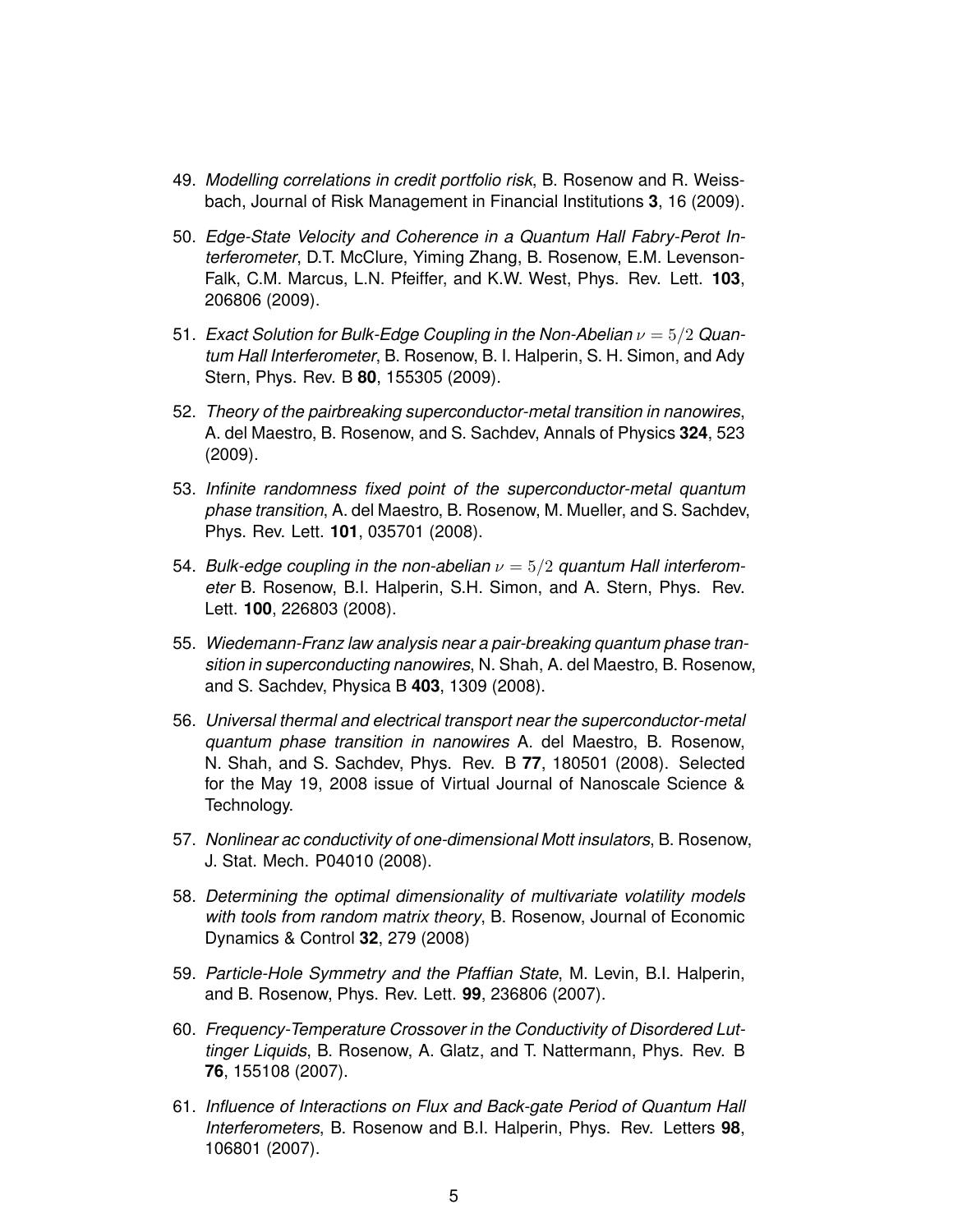- 62. *Determining the optimal dimensionality of multivariate volatility models with tools from random matrix theory*, B. Rosenow, J. Econ. Dynamics Control **32**, 279 (2007).
- 63. *From stripe to checkerboard order on the square lattice in the presence of quenched disorder*, A. Del Maestro, B. Rosenow und S. Sachdev, Phys. Rev. B **74**, 024520 (2006).
- 64. *Nonlinear ac conductivity of interacting 1d electron systems*, B. Rosenow and T. Nattermann, Phys. Rev. B **73**, 085103 (2006).
- 65. *Large stock price changes: volume or liquidity?*, P. Weber and B. Rosenow, Quantitative Finance, **6**, 7 (2006).
- 66. *Order book approach to price impact*, P. Weber and B. Rosenow, Quantitative Finance **5**, 357 (2005).
- 67. *Quantum creep and variable range hopping of one-dimensional interacting electrons*, S.V. Malinin, T. Nattermann, and B. Rosenow, Phys. Rev. B **70**, 235120 (2004).
- 68. *Is the Quantum Hall Effect influenced by the gravitational field?*, F.W. Hehl, Y. Obukhov, and B. Rosenow, Phys. Rev. Lett. **93**, 096804 (2004).
- 69. *Dynamics of cross–correlations in the stock market*, B. Rosenow, P. Gopikrishnan, V. Plerou, and H.E. Stanley, Physica A **324**, 241 (2003).
- 70. *Nonuniversal behavior of scattering between fractional quantum Hall edges*, B. Rosenow and B. I. Halperin, Phys. Rev. Lett. **88**, 096404 (2002).
- 71. *Fluctuations and Market Friction in Financial Trading*, B. Rosenow, Int. J. Mod. Phys. C **13**, 419 (2002).
- 72. *Portfolio Optimization and the Random Magnet problem*, B. Rosenow, P. Gopikrishnan, V. Plerou, and H. E. Stanley, Europhys. Lett **59**, 500- 506 (2002).
- 73. *Random Magnets and Correlations of Stock Price Fluctuations*, B. Rosenow, P. Gopikrishnan, V. Plerou, and H. E. Stanley, Physica A **314**, 762-767 (2002).
- 74. *A Random Matrix Approach to Cross–Correlations in Financial Data*, V. Plerou, P. Gopikrishnan, B. Rosenow, L. A. N. Amaral, T. Guhr, and H. E. Stanley, Phys. Rev. E **65**, 066126 (2002).
- 75. *Quantum Hall Stripes: Chern-Simons Theory and orientational mechanisms*, B. Rosenow and S. Scheidl, Int. J. Mod. Phys. B **15**, 1905 (2001).
- 76. *Quantifying and interpreting collective behavior in financial markets*, P. Gopikrishnan, B. Rosenow, V. Plerou, and H. E. Stanley, Phys. Rev. E **64**, 035106R (2001).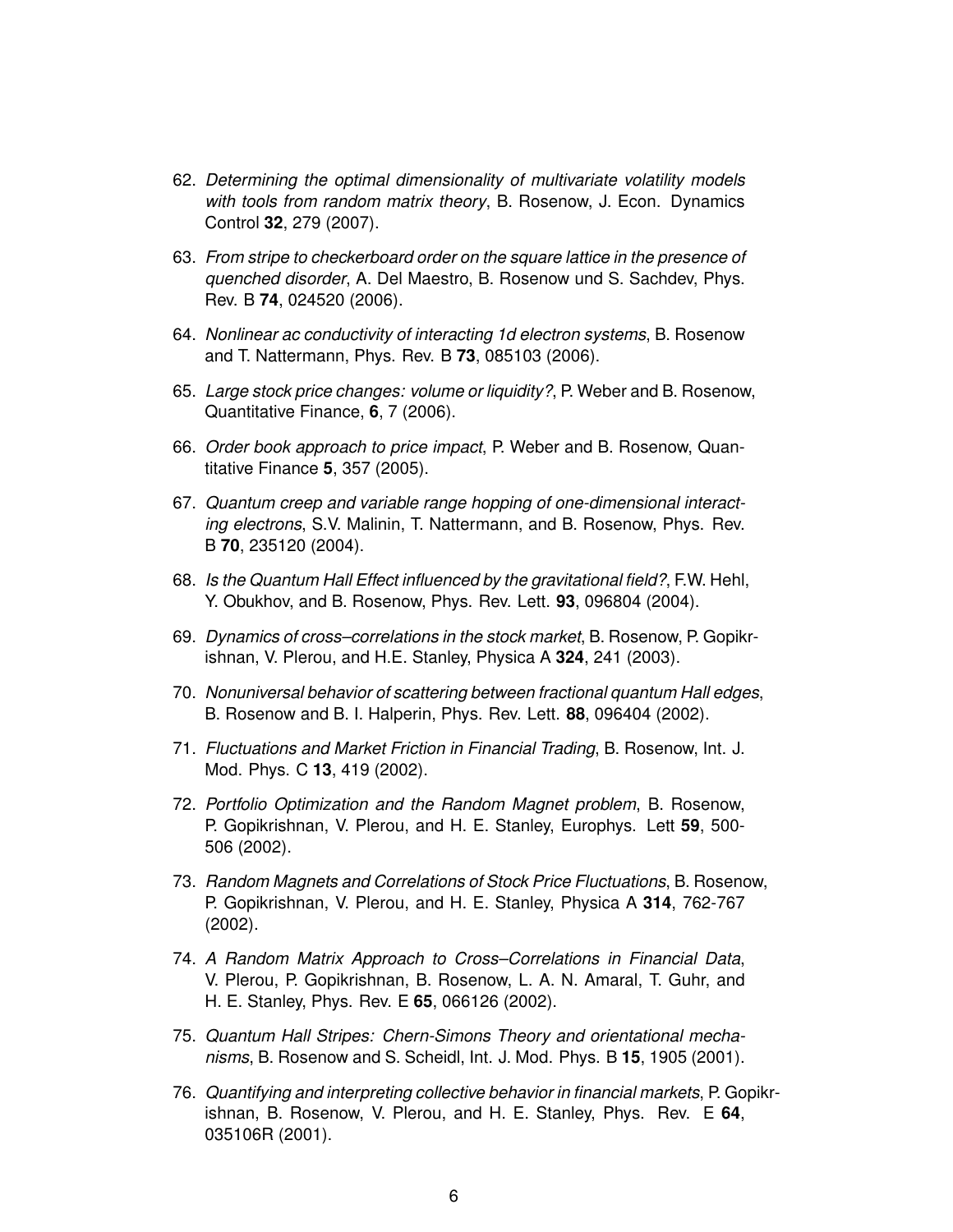- 77. *Collective behavior of stock price movements a random matrix theory approach*, V. Plerou, P. Gopikrishnan, B. Rosenow, L. A. N. Amaral, and H. E. Stanley, Physica A **299**, 175 (2001).
- 78. *A random matrix theory approach to financial cross-correlations*, V. Plerou, P. Gopikrishnan, B. Rosenow, L. A. N. Amaral, and H. E. Stanley, Physica A **287**, 374 (2000).
- 79. *Application of Random Matrix Theory to Study Cross-Correlations of Stock Prices*, B. Rosenow, V. Plerou, P. Gopikrishnan, L. A. N. Amaral, and H. E. Stanley, International Journal of Theoretical and Applied Finance **3**, 399 (2000).
- 80. *Universal and non–universal properties of cross–correlations in financial time series*, V. Plerou, P. Gopikrishnan, B. Rosenow, L. A. N. Amaral, and H. E. Stanley, Phys. Rev. Lett. **83**, 1471 (1999).
- 81. *Parisi-Symmetry of the Many-Body Quantum Theory of randomly interacting fermionic systems*, R. Oppermann and B. Rosenow, Phys. Rev. B **60**, 10325 (1999).
- 82. *Quantum Zeno effect and parametric resonance in mesoscopic physics*, G. Hackenbroich, B. Rosenow, and H. A. Weidenmüller, Phys. Rev. Lett. **81**, 5896 (1998).
- 83. *A Mesoscopic Quantum Eraser*, G. Hackenbroich, B. Rosenow, and H. A. Weidenmüller, Europhys. Lett. **44**, 693 (1998).
- 84. *Low–energy excitations in fermionic spin glasses: A quantum–dynamical image of Parisi symmetry breaking*, R. Oppermann and B. Rosenow, Europhys. Lett. **41**, 525 (1998).
- 85. *Magnetic Gaps Related to Spin Glass Order in Fermionic Systems*, R. Oppermann and B. Rosenow, Phys. Rev. Lett. **80**, 4767 (1998).
- 86. *Effects of Spin Glass order on Exciton Magnetic Polaron in Semimagnetic semiconductors*, A. L. Chudnovskiy, R. Oppermann, B. Rosenow, D. R. Yakovlev, U. Zehnder, and W. Ossau, Phys. Rev. B **55**, 10519 (1997).
- 87. *Tricritical Behavior of Ising Spin Glasses with Charge Fluctuations*, B. Rosenow and R. Oppermann, Phys. Rev. Lett. **76**, 1608 (1996).
- 88. *Effect of spin glass formation on exciton magnetic polaron in (Cd,Mn)Te*, A. L. Chudnovskiy, B. Rosenow, R. Oppermann, D. R. Yakovlev, U. Zehnder, and W. Ossau, Acta Physica Polonica **A90**, 755 (1996).

## **Conference Proceedings**